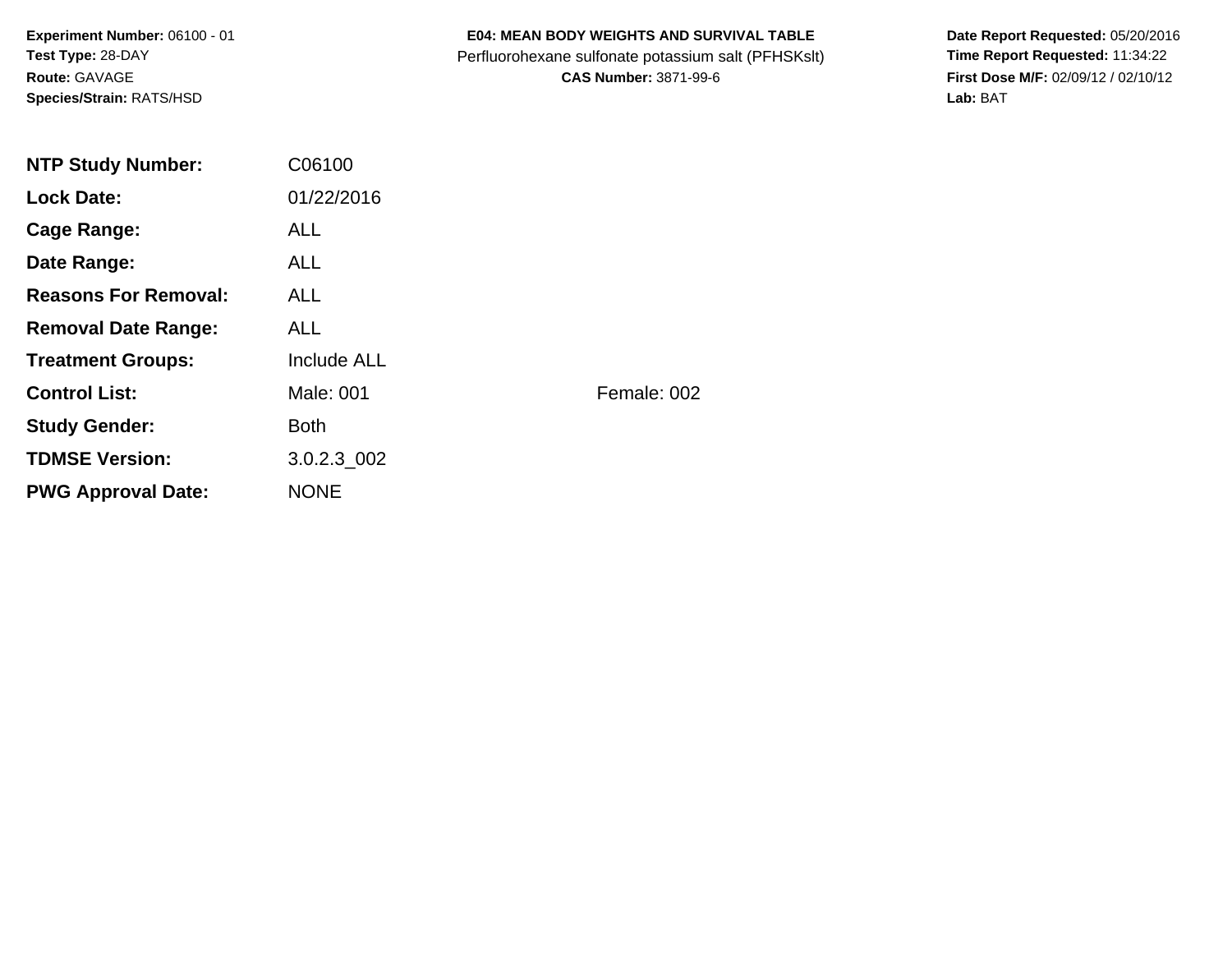**Experiment Number:** 06100 - 01**Test Type:** 28-DAY**Route:** GAVAGE**Species/Strain:** RATS/HSD

#### **E04: MEAN BODY WEIGHTS AND SURVIVAL TABLE**

# Perfluorohexane sulfonate potassium salt (PFHSKslt)<br>**CAS Number:** 3871-99-6

 **Date Report Requested:** 05/20/2016 **First Dose M/F:** 02/09/12 / 02/10/12<br>Lab: BAT **Lab:** BAT

## **MALE**

| <b>DAY</b>                |       | 0mg/kg/d M |             | .625mg/kg/d M          |    | l.25mg/kg/d M |                 |    |       | 2.5mg/kg/d M           |    |             | 5mg/kg/d M      |    |       | 10mg/kg/d M     |    |  |
|---------------------------|-------|------------|-------------|------------------------|----|---------------|-----------------|----|-------|------------------------|----|-------------|-----------------|----|-------|-----------------|----|--|
|                           | WT(G) | N          | WT(G)       | %<br>OF<br><b>CNTL</b> | N  | WT(G)         | %<br>OF<br>CNTL | N  | WT(G) | %<br>OF<br><b>CNTL</b> | N  | WT(G)       | %<br>OF<br>CNTL |    | WT(G) | %<br>ОF<br>CNTL | N  |  |
|                           | 274.5 | 10         | 272.1       | 99.7                   | 10 | 270.9         | 98.7            | 10 | 271.7 | 99.0                   | 10 | 273.3       | 99.6            | 10 | 273.0 | 99.5            | 10 |  |
|                           | 291.7 | 10         | 294.6       | 101.0                  | 10 | 291.9         | 100.1           | 10 | 291.5 | 99.9                   | 10 | 292.1       | 100.2           | 10 | 291.4 | 99.9            | 10 |  |
| 15                        | 313.9 | 10         | 316.0       | 100.7                  | 10 | 309.0         | 98.5            | 10 | 309.6 | 98.7                   | 10 | 314.2       | 100.1           | 10 | 312.1 | 99.4            | 10 |  |
| 22                        | 321.8 | 10         | 328.5       | 102.1                  | 10 | 321.9         | 100.0           | 10 | 326.0 | 101.3                  | 10 | 326.7       | 101.5           | 10 | 322.5 | 100.2           | 10 |  |
| <b>TERM</b><br><b>SAC</b> | 335.9 | 10         | 346.0 103.0 |                        | 10 | 341.9 101.8   |                 | 10 | 342.7 | 102.0                  | 10 | 340.9 101.5 |                 | 10 | 335.4 | 99.9            | 10 |  |

\*\*\* END OF MALE \*\*\*